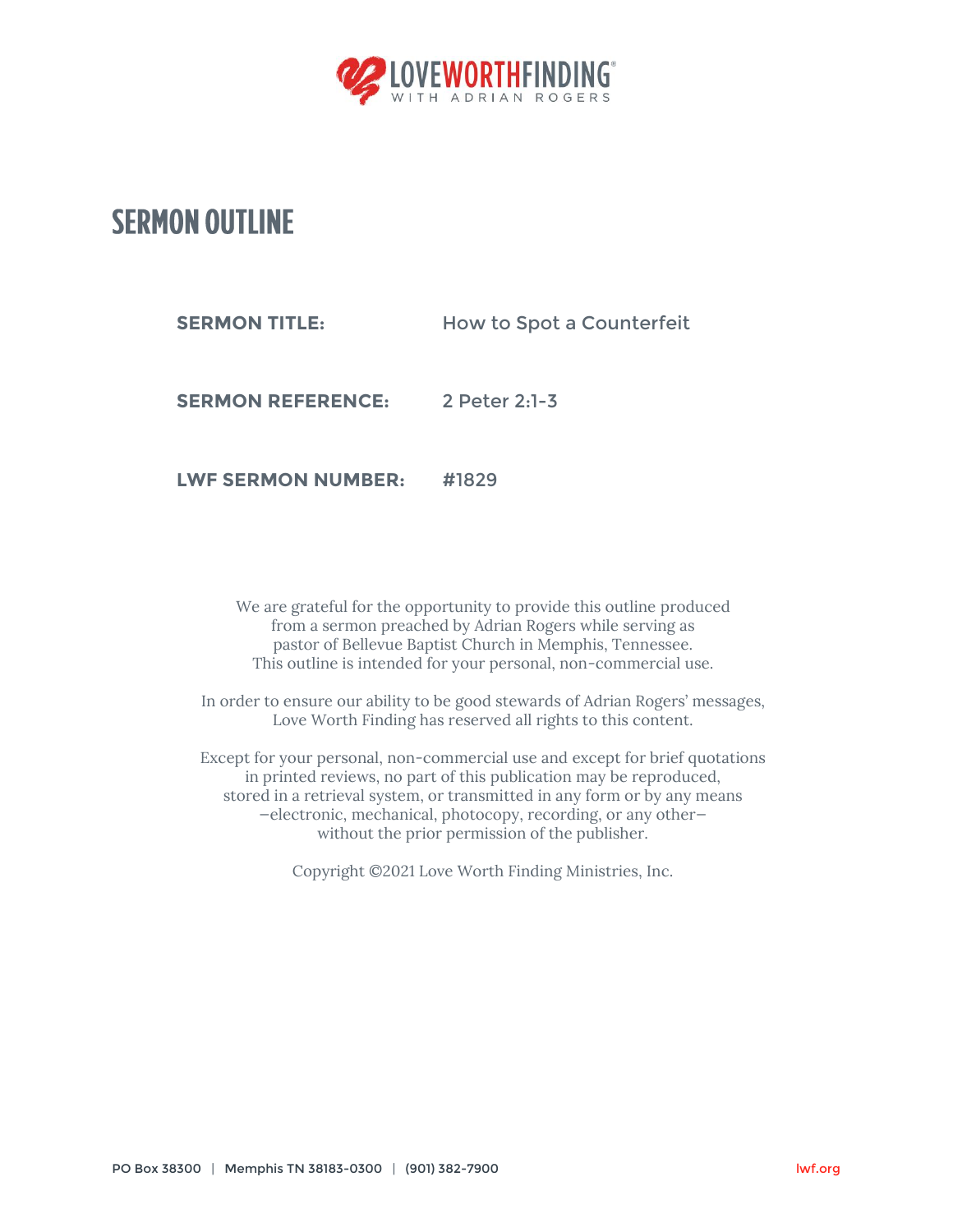- 1) INTRODUCTION
	- a) 2 Peter 2:1-3
	- b) Today's message will look at the problem of counterfeit Christians and counterfeit preachers and prophets.
		- i) The world is full today of dangerous heresies, and the need in these last days is authentic, Biblical Christianity.
	- c) In the Bible, there is no greater crime than being a false prophet.
		- i) A false prophet would be put to death in the Old Testament. (1) Deuteronomy 18:20
	- d) It is bad to tell a lie.
		- i) It is worse to teach a lie.
		- ii) It is terribly worse to tell a lie and to teach a lie about God because you can cause a soul to be eternally lost.
	- e) In today's message, we will learn several ways to spot counterfeit prophets, teachers and preachers.

## 2) WE NEED TO BE AWARE OF THEIR PRESENCE (2 PETER 2:1)

- a) 2 Peter 2:1
	- i) The "people" referred to in this passage is Israel of old.
		- (1) The author is saying that there have been false prophets in the past, so it's not new.
		- (2) False religion is as old as Eden.
- b) We subdivide religion into Christianity, Buddhism, Islam, Confucianism, etc., then we subdivide Christianity into Catholicism and Protestantism, and we further subdivide Protestantism into denominations; but there are really only two kinds of religion in the world:
	- i) The true
	- ii) The false
- c) There have been false teachers since the Garden of Eden, and they still exist today.
- d) In 2 Peter 2:1, the "you" refers to the church of the Lord Jesus Christ. i) There are false teachers in churches today.
- e) 2 Corinthians 11:13-15
	- i) There are some who don't know the Lord and are going to die and go to Hell, but they stand in pulpits as false apostles and angels of light.
	- ii) When you look for the devil, never fail to look in the pulpit.
- f) We shouldn't let false teachers take us by surprise.
	- i) The Bible says clearly that they will be among us.
- 3) WE CAN IDENTIFY THEM BY THEIR MESSAGE (1 PETER 2:1)
	- a) 1 Peter 2:1
		- i) Their message is called "damnable heresies."
		- ii) The word "heresy" comes from a word which means "to divide."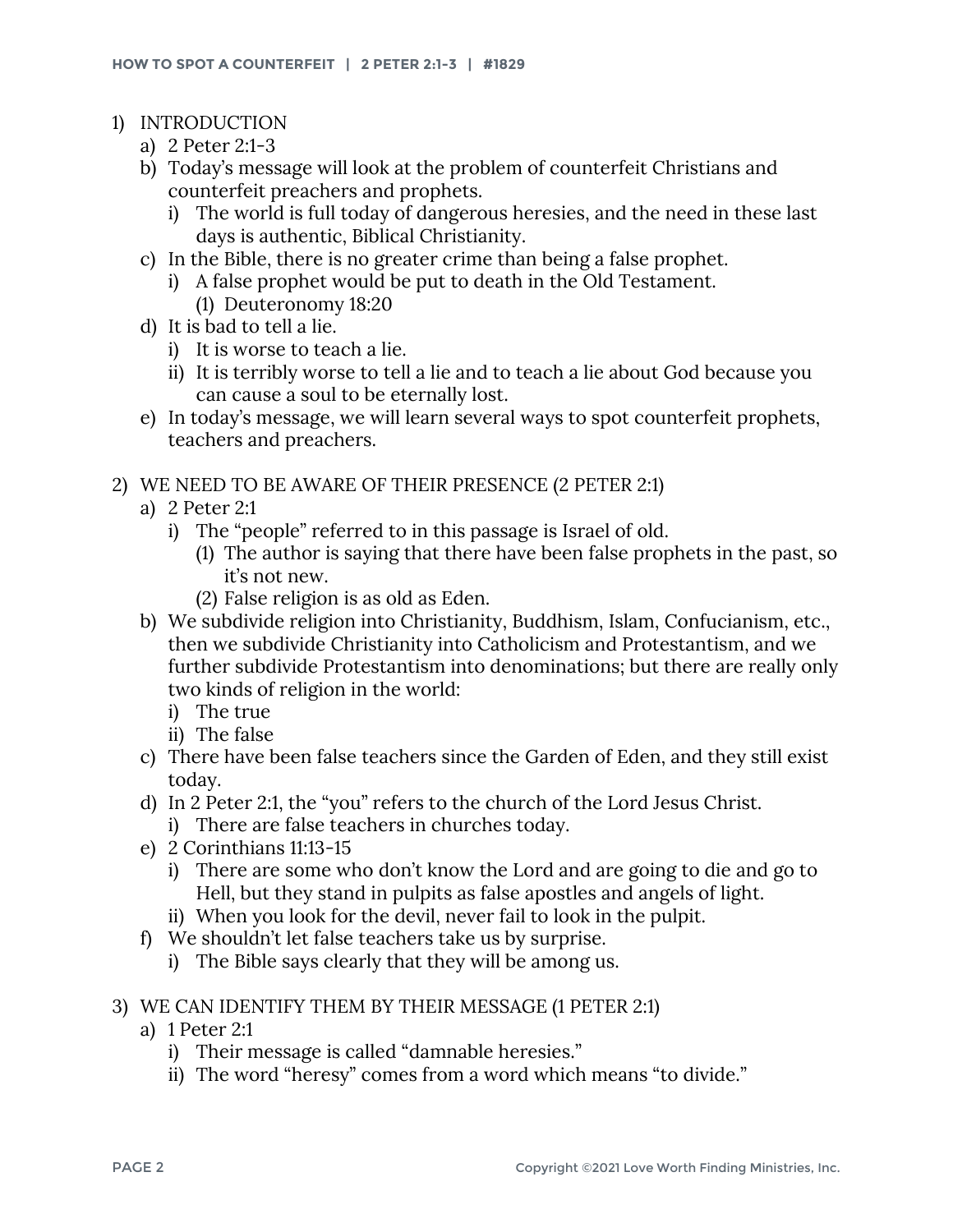- (1) When heresy comes into the church, it always causes people to have to make a choice, and there is division.
	- (a) The leadership or someone in the church confronts the heresy, but those teaching the heresy refuse to stop teaching it; so, division ensues.
- b) When confronted, those who are teaching the heresies will act as if they're the ones being persecuted and put upon.
	- i) They will act like it's your fault, even though you're the one standing against what is wrong.
- c) Whether it's a denomination or a local church, heresy must be dealt with.
	- i) It is better to be divided by truth than to be united in error.
	- ii) We don't have to get along with everybody.
	- iii) There comes a time when we must say, "That is wrong."
- d) Some people think that the Bible is not true because there are false teachers.
	- i) To the contrary, if there were no false cults, then the Bible would not be true because it says that there will be false cults.
		- (1) 2 Peter 2:1
		- (2) 1 Timothy 4:1
- e) How do you spot false prophets?
	- i) The source test
		- (1) What is the basis of their teachings?
		- (2) Do they have revelation other than the Bible?
			- (a) Some false teachers say that they accept the Bible as the Word of God but that they also accept another as a prophet.
			- (b) They want to lay down another source alongside the Word of God.
		- (3) The Bible says that we're not to add anything to the Word of God or take from it.
			- (a) We're not to amend it; we're not to adjust it.
			- (b) Deuteronomy 12:32
		- (4) Is their source the Word of God?
	- ii) The Savior test
		- (1) Do they believe that Jesus Christ is the Messiah, the virgin-born Son of God, co-equal and co-eternal with God the Father?
		- (2) Matthew 4:10
	- iii) The subject test
		- (1) Is the primary source of their teaching the Gospel of Jesus Christ?
		- (2) 1 Corinthians 2:2
			- (a) The Apostle Paul determined to know nothing among them save Jesus Christ and Him crucified.
				- (i) Everything else folds into that.
				- (ii) Jesus Christ and Him crucified is the basis.
		- (3) The Old Testament says that someone is coming, the New Testament says that someone has come, the book of the Revelation says that someone is coming again, and that someone is the Lord Jesus Christ.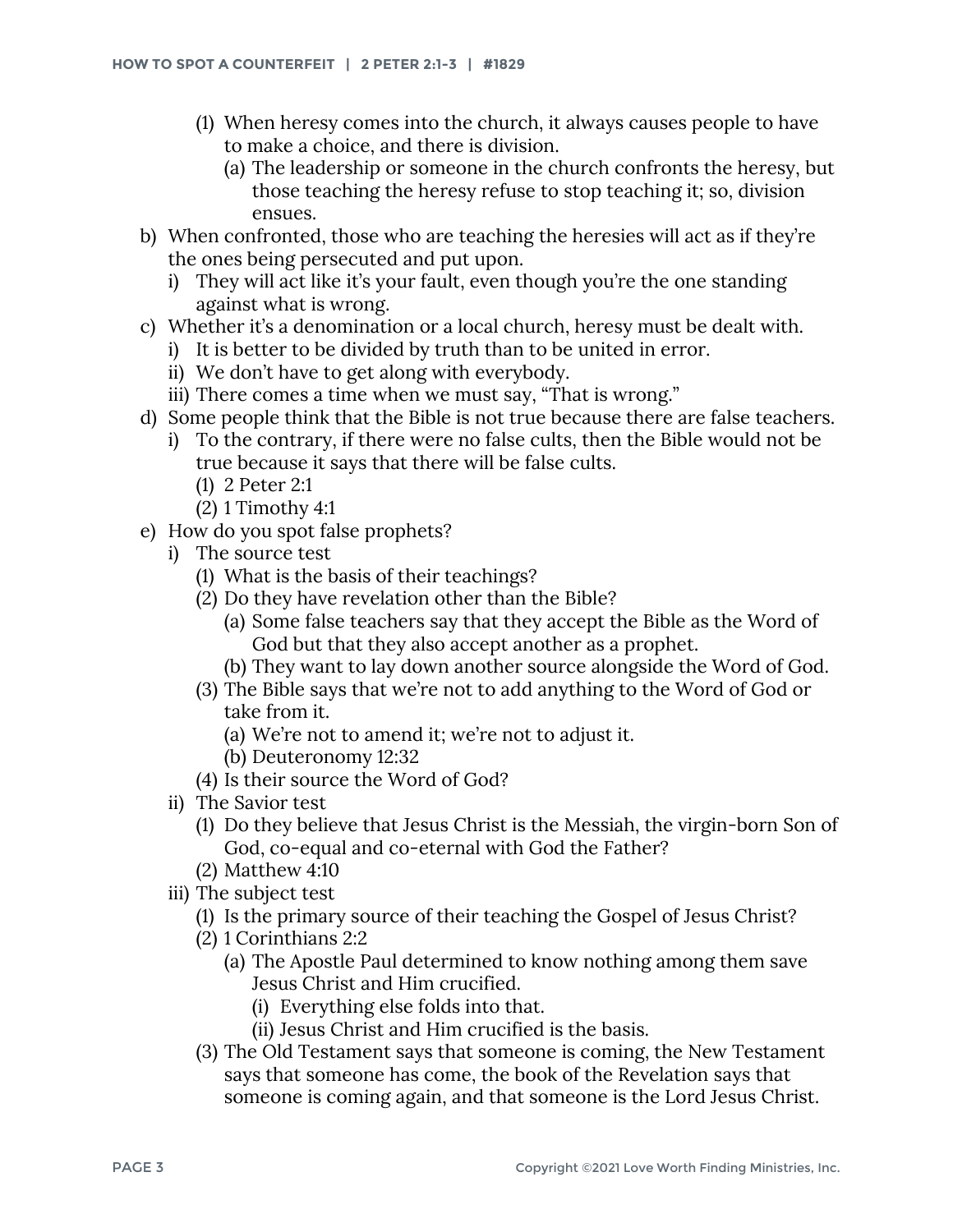- (4) He is the hero of the Bible.
	- (a) The Bible has one theme: salvation.
	- (b) The Bible has one hero: Jesus.
	- (c) The Bible has one villain: the devil.
- (5) Do they teach that salvation is by grace through faith?
- (6) Galatians 1:9
- iv) The salvation test
	- (1) Do they teach salvation by grace, or do they try to mix works, baptism or anything else into it?
	- (2) Anytime anyone says that anything else must be done other than trust in the Lord Jesus Christ to be saved, they then take the "whosoever" out of the Bible.
		- (a) You take the "whosoever" out of the Bible anytime you add anything else as a requirement for salvation.
	- (3) Romans 10:13
		- (a) Anybody anytime, anyplace who calls upon Jesus in repentance and faith will be saved.
- v) The sanctification test
	- (1) Do they teach and are they endeavoring to live a holy life?
		- (a) If they're not living a holy life and don't teach personal holiness and separation from sin, then there's something amiss in their teaching.
- 4) WE CAN IDENTIFY THEM BY THEIR METHOD (2 PETER 2:1-3)
	- a) 2 Peter 2:1-3
		- i) These verses speak of the way false teachers and prophets operate.
			- (1) "Pernicious way"
			- (2) "Through covetousness shall they with feigned words make merchandise of you."
			- (3) "Privily bring in damnable heresies."
		- ii) The word "privily" means "secretly," "clandestinely."
			- (1) It means "in a way that's hard to spot."
	- b) They lay false teaching alongside good teaching in order to confuse people.
		- i) We even see this in advertising.
			- (1) Beer commercials often associate their product with having a good time and the beautiful outdoors.
				- (a) They don't show the drunk man abusing his family.
				- (b) They don't show the accident caused by a drunk driver.
	- c) 2 Peter 2:3
		- i) The Greek word "feigned" is the word from which we get our word "plastic."
			- (1) It is something that's pliable.
			- (2) It is something that molds itself simply to fit and to imitate.
				- (a) False teachers are good at feigned words.
				- (b) Liberalism will use our words and their dictionary.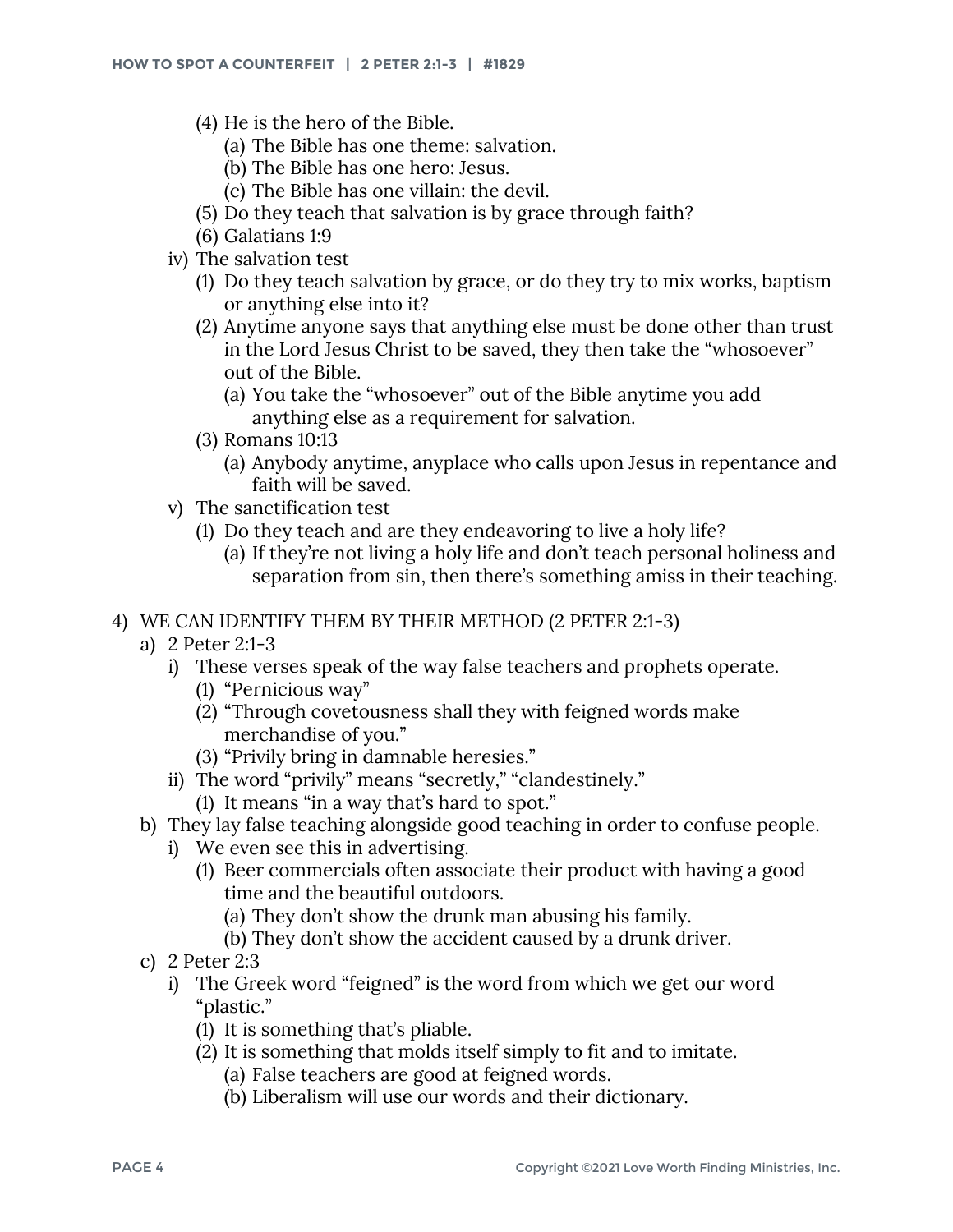- 5) WE CAN IDENTIFY THEM BY THEIR MANNER (2 PETER 2:2)
	- a) 2 Peter 2:2
		- i) "Pernicious" literally means "unbridled lust."
	- b) These counterfeiters don't love the Lord.
		- i) They are unable to love the Lord because they don't know the Lord.
	- c) The sum, center and substance of their message is themselves.
	- d) Apostasy and immorality are always inextricably interwoven.
		- i) Jude 4
			- (1) There are those who spout about grace; yet they live in sin, saying that Calvary covers it all.
				- (a) That is a heresy.
			- (2) Romans 6:1
		- ii) Jeremiah 23:14
			- (1) They called themselves prophets, but they were living in sin.
	- e) Many will follow their pernicious ways.
		- i) 2 Peter 2:2
		- ii) They love to have a preacher who will drink with them or use coarse language.
			- (1) It makes them feel better.
		- iii) What some people call "success" in the ministry does not necessarily mean that it's God's work.
			- (1) Statistics are no proof that something is of God because many will follow their pernicious ways.
			- (2) Matthew 7:21
	- f) Many people are living double lives.

## 6) WE CAN IDENTIFY THEM BY THEIR MOTIVE (2 PETER 2:3)

- a) 2 Peter 2:3
	- i) They want to make merchandise of you.
		- (1) They want to use you and manipulate you because they themselves are covetous.
	- ii) This does not mean that a preacher should not be paid.
		- (1) Deuteronomy 25:4
		- (2) 1 Corinthians 9:14
		- (3) Luke 10:7
		- (4) 1 Timothy 5:17
	- iii) He is talking about people, who for their own motivation and out of their own wicked heart, make merchandise of the Gospel.
- b) Peter says that God will surely judge them and will not spare them.
	- i) 2 Peter 2:4-7, 9
		- (1) God spared not the angels who fell.
		- (2) He spared not the old world.
		- (3) He spared not Sodom and Gomorrah.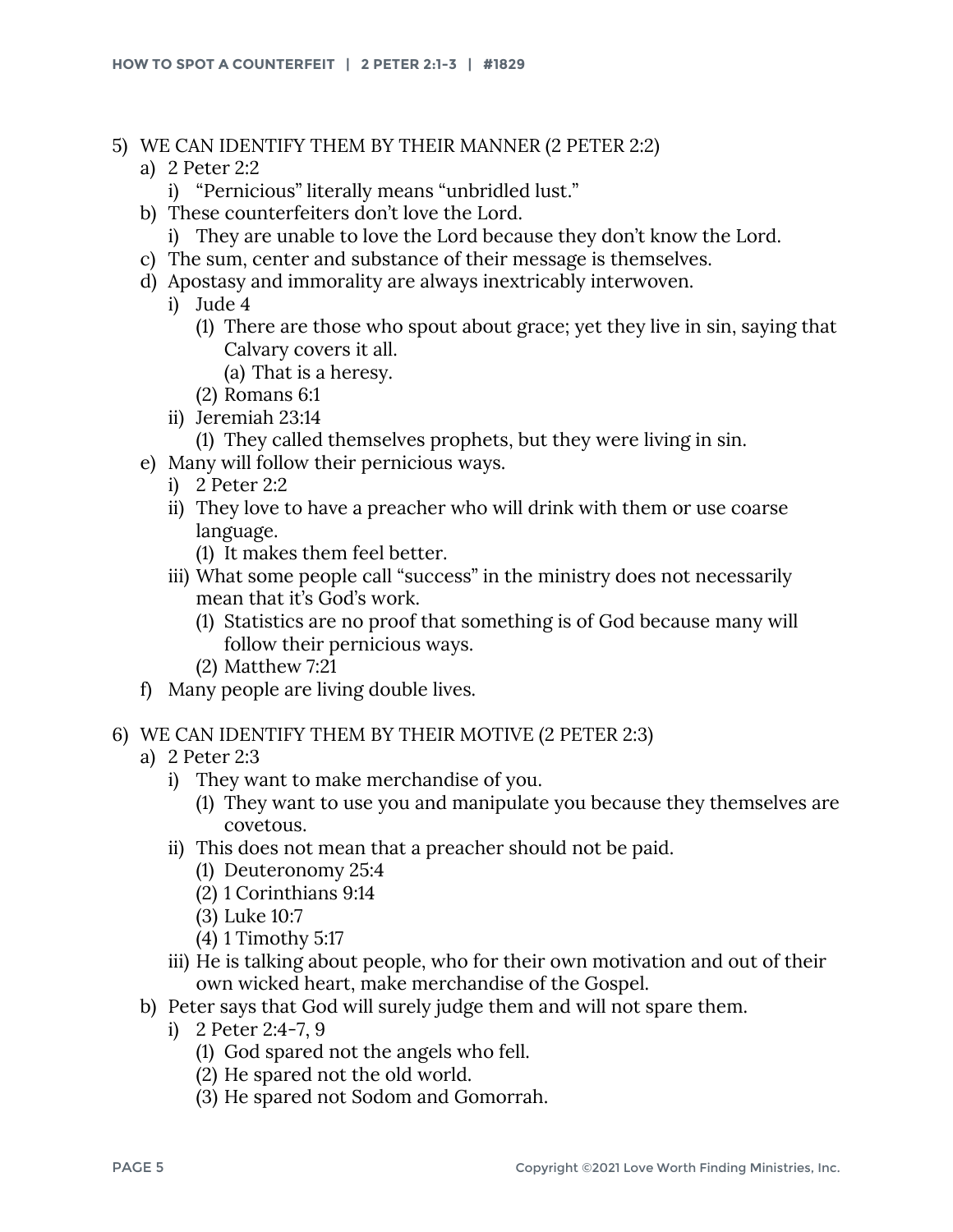- (4) He will not spare a false prophet.
- ii) Romans 8:32
	- (1) God did not spare His Son.
	- (2) Jesus Christ left Heaven, came to this Earth and became our substitute on the cross.
		- (a) Our sin was put upon the Lord Jesus.
		- (b) He suffered, but He did not cry.
			- (i) Isaiah 53:7
	- (3) God the Father, who had always been with the Lord Jesus Christ from eternity, turned His back on and forsook God the Son.
		- (a) Matthew 27:46
		- (b) God is of purer eyes than to behold iniquity.
			- (i) The sin of the world was laid upon Jesus.
			- (ii) The Lord Jesus, who had never sinned, became sin for us.
		- (c) Jesus, who had been the object of the Father's greatest delight, became the object of the Father's loathing.
		- (d) God the Father had to look upon God the Son as He would look upon us at the final judgment without our sin atoned for.
	- (4) If God did not spare Jesus when sin was laid upon Jesus, then God will not spare those whose sin is still upon them.
- 7) CONCLUSION
	- a) Romans 8:32 tells us that God did not spare His Son.
		- i) This passage also holds another blessed truth:
		- (1) If God loves us enough to give Jesus, then what would He withhold?
	- b) Don't get caught up in counterfeit Christianity.
		- i) God is the unsparing God.
			- (1) He will not spare sin.
			- (2) He will not spare the sinner.
			- ii) He also did not spare His Son, the Lord Jesus, that we might be saved and have eternal life.
	- c) This world is full of counterfeits; make sure you have the real thing.
	- d) We don't get rid of all of our money just because there are some counterfeit bills out there.
		- i) So, don't let some counterfeit Christians keep you away from the Lord Jesus.
			- (1) The counterfeit only proves the worthwhile-ness and the validity of the real thing.
			- (2) Every counterfeit Christian is but a tribute to what we have and the value of it.
	- e) Do you know Jesus personally? If not, you can pray to Him today by asking Him to come into your life.
	- f) Call upon Jesus today. Repent (turn) from your sins, and turn to Jesus. Ask Him to forgive you of your sins, and acknowledge Him as Lord of your life.